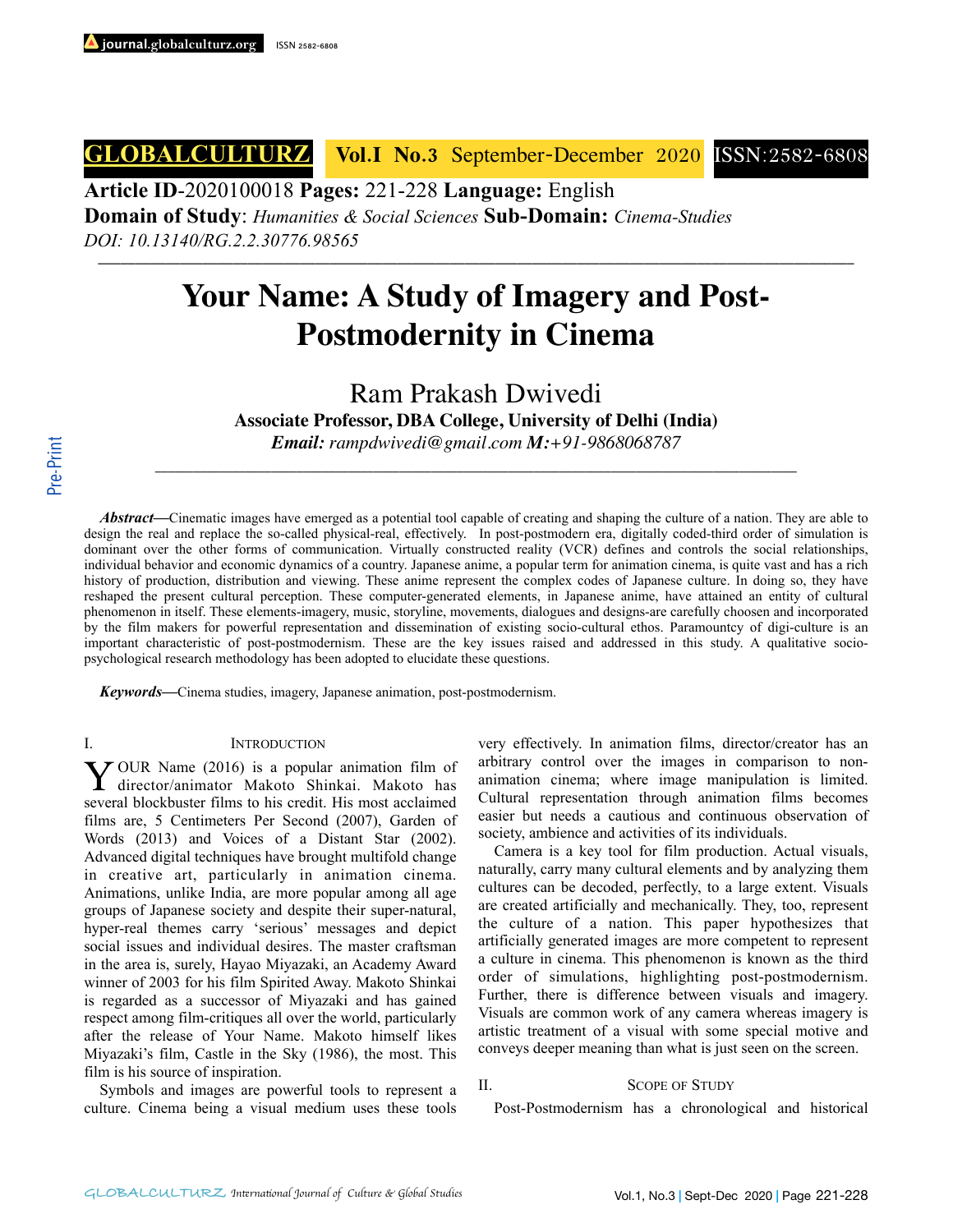perspective. In cine-studies these perpectives are commonly used to understand socio-cultural change. Your Name (Makoto Shinkai, 2016); is in the center of discussion of this paper. Two other films Spirited Away (Hayao Miyazaki, 2001) and Grave of Fireflies (Isao Takahata, 1988) are merely chosen as a chronological context. These three films have some commonalities and many differences and thus provide a good sample for study. However, other films have also been taken as a reference to elaborate the research problem and project the conclusion more prominently. Animation by virtue of its production techniques is an event and happening of postpostmodernism. The imagery of Your Name depicts the rich culture and tragic mass psyche of Japanese society.

TABLE1: Filmography of Makoto Shinkai

| S1             | Film                                                                            | Role & Year of Release                                                                                           |
|----------------|---------------------------------------------------------------------------------|------------------------------------------------------------------------------------------------------------------|
| $\mathbf{1}$   | Weathering with You<br>(Tenki no Ko)                                            | Director/Writer/Editor, 2019                                                                                     |
| $\overline{c}$ | Your name. (Kimi no na<br>wa.)                                                  | Director/Writer/Color design, 2016                                                                               |
| 3              | The Garden of Words<br>(Kotonoha no Niwa)                                       | Director/Writer/Photography/Color<br>design/Editing, 2013                                                        |
| 4              | Someone's Gaze (Dareka<br>no Manazashi)                                         | Director, 2013 (short film)                                                                                      |
| 5              | Children Who Chase Lost<br>Voices (Hoshi o Ou<br>Kodomo)                        | Director/Writer/Producer, 2011                                                                                   |
| 6              | A Gathering of Cats (Neko<br>no Shūkai)                                         | Director/Storyboards/Background art/<br>Color design/Photography, 2007 (TV<br>short film featured on Ani*Kuri15) |
| $\overline{7}$ | 5 Centimeters Per Second<br>(Byōsoku Go<br>Senchimētoru)                        | Director/Writer/Producer/Storyboard/<br>Art Director/Color design, 2007                                          |
| 8              | The Place Promised in Our<br>Early Days (Kumo no<br>Mukō, Yakusoku no<br>Basho) | Director/Writer/Producer/Storyboards/<br>Background art/Design/Modeler/<br>Theme Song Lyrics, 2004               |
| 9              | Egao (Minna no Uta<br>"Egao")                                                   | Director, 2003 (Music Video for<br>Hiromi Iwasaki)                                                               |
| 10             | Voices of a Distant Star<br>(Hoshi no Koe)                                      | Director/Writer/Producer/voice of<br>Noboru Terao (original voice), 2002                                         |
| 11             | She and Her Cat (Kanojo<br>to Kanojo no Neko)                                   | Director/Writer/Animator/voice of Her<br>Cat, 1999 (short film)                                                  |
| 12             | Other Worlds (Tooi Sekai)                                                       | Director/Animator, 1997 (short film)                                                                             |

Grave of Fireflies portrays the decaying social values in the time of war. It reflects the social reality, a usual practice of modernism. Spirited Away carries a postmodern mood by mixing the real and surreal worlds. Your Name goes far ahead where body swapping becomes a regular phenomenon and has been accepted by the viewers. This acceptance by the audience and critics alike proves this film as an example of post-postmodern creation.

#### III. FILMOGRAPHY OF MAKOTO SHINKAI

Makoto Shinkai (b. Feb 9, 1973; Nagano, Japan) felt his fascination for manga and anime while he was in middle school. He studied Japanese literature at Chuo University and as a member of juvenile literature club he used to draw picture books. He was fond of reading literary books, particularly, novels. His literary and pictorial hobbies shaped his initial orientation towards anime. He has three areas of interest viz. Manga, Anime and Literary Writing. Now he has gained fame as anime director-producer. Though he started his carrier in 1997 in anime, his full-length film 'The Place Promised in Our Early Days' (2004) established him as an acclaimed director in international community.

In one of his interviews, he said, "my motivation is different from one movie to another. With Your Name, I've changed and society has changed, so my motivation is different with this film. The reason for the change is the earthquake in 2011. That really changed my perception of the world. There's a line in the film – 'you never know, Tokyo might go tomorrow' – and I think everyone in Japan is aware of that. That can happen, and it has happened. You can lose that everyday, normal life [1]." Makoto always tries to do something new. For this, he deeply penetrates in the society and takes out the common experiences. Your Name depicts the mass psyche of destruction existing in Japanese people. This is a film about love amidst the fear of destruction. Love negates the impact of disaster and provides the meaning and aim to life. Philosophical culture is also interwoven in this film.

There are several scientific researches and predictions that a severe earthquake followed by volcanic eruptions will hit Tokyo one day [2][3][4]. Natural disasters are portrayed in several Japanese movies and seem a usual practice adopted by the filmmakers. Makoto also followed the tradition and connects love and disaster together. Vast landscapes in Your Name create fascination for the nature but natural forces engulf everything. The making of cinema depends upon the viewers' psyche and good blend of issues related to dream, love, fear etc. Shinkai has done this in this movie like his predecessors, particularly Hayao Miyazaki. Acknowledging his influence Shinkai said, "in the Japanese animation industry there's a big ideal, and that's Hayao Miyazaki. He's someone you look up to and are influenced by. He's got his own, totally original style. He's a genius. But… you can't be Miyazaki, you can only be the second Miyazaki, and that isn't something to aim for [5]."

Miyazaki in his films depicts vast landscapes of nature and fills them with ghostly ambience. Shinkai has replaced this ambience with the disastrous state of mind, clearly an impact derived from the severe earthquake that hit Japan 2011.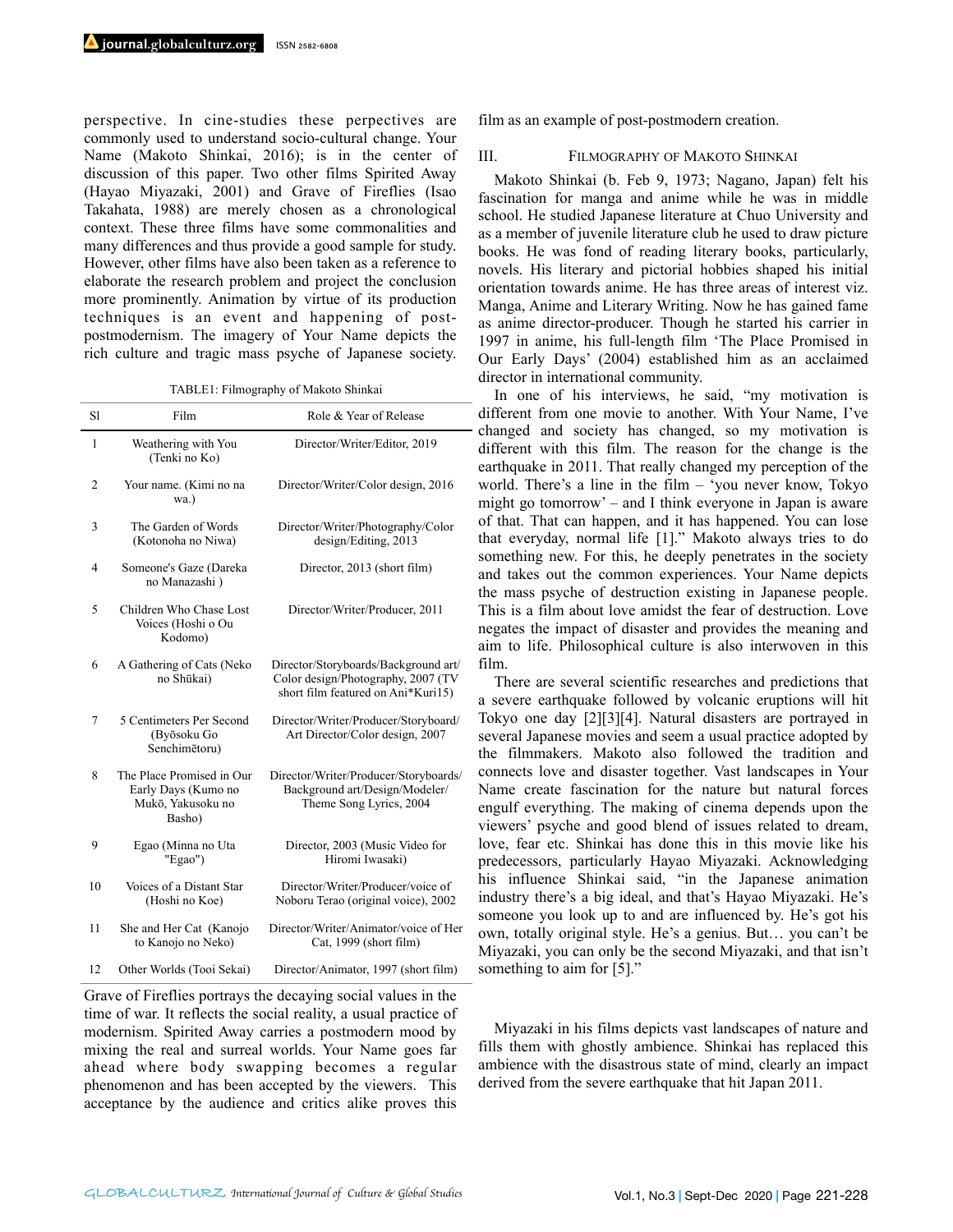## V. CINEMA AND VISUAL LANGUAGE

Computers script the language of animation films. It is altogether different from that of other genres like feature films or documentaries. In feature films, human actions, gestures, body language and dialogues create the primary impact on the viewers. In documentaries, it is voice-over and the script, which do this job. Animation is solely dependent on technique, though human-voice is equally important. It can be easily inferred that animations, in order to create effective message, highly rely on digital technology or the usage of computers. Production of animations is older than the invention of Cinematograph (1895). There is mention of several instruments, which contributed in animation of images. The noteworthy cine tools of them are; Magic Lantern, Thraumscope, Flipbook etc. Most of them were physically designed equipment and have their own limitations. Norman McClaren suggests that 'animation is not the art of drawings that move, but rather the art of movements that are drawn noting 'what happens between each frame is more important than what happens on each frame [6].' Zagreb School animators went further to philosophize this definition and suggested that, 'to animate is to give life and soul to a design [7].' With the arrival of digital technology, animation directors and producers gained a lot of liberty and freedom to create 'dreamy' imagery. The sound design and music, portrayal of characters and incorporation of supernatural events became quite comfortable. Your Name is also such a film, which moves around a dream which is not possible in real, physical world. The dream is about 'Body-Swapping' and 'Location-Swapping', i.e.breaking the barriers of gender and geographical boundaries. This would have not been possible without the help of digital technology.

Czech surrealist animator Jan Swankmajer said, "animation enables me to give magical powers to things. In my films, I move many objects, real objects. Suddenly everyday contacts which people are used to acquire a new dimension and in this way casts doubt over reality. In other words I use animation as a means of subversion [8]." Makoto Shinkai's film Your Name is a representation of subversion, deeply rooted in Japanese mass psyche.

Images in films are incorporated through real locations, activities and happenings. They can be created artistically in a studio and give us a feel of reality. In studios, as it is quite known fact, oceans, rivers, palaces, deserts, mountains or any such formations can be created and shootings can be done accordingly. To make these scenes realistic, role of a movie editor is important and obviously the editor is wholly responsible for providing the feeling of genuinity of the studio shot scenes. Studios are capable of 'fantasy', non-realistic scenes as well and these types of images, though illogical, many a time has given meaning to cinema. Broadly, in mainstream cinema realistic and fantastic images have palyed meaningful roles. In animation it is a computer which creates and edits every move, event and activity of the film. The realistic and fantasy images, both, are to be created by the animator. For realistic images, deep observation of the real world by the animator becomes decisive. Whereas, conceptive power of the animator makes sense in creating a non-realistic, chaotic and fantastic images. It is all easy to do by sitting by the computer and working with the softwares. Alan Kirby, who coined the term 'Digimodernism' for the Post-postmodern period, justifies this simplicity not only in the field of cinema but in all walks of human life. Animations, by this way and due to their digital freedom, are truly a Post-postmodern genre of cinema..

#### VI. CGI ANIMATION: A POST-POSTMODERN GENRE

Experiments to control Persistence of Vision (PoV), by computers, began in 1973 and reached to a milestone in 1995 with the production of Toy Story, a full-length CGI animation film [9]. These experiments pressed upon the animators across the globe to rethink about their production techniques. Japanese animators tried to achieve the good balance between digital and analog methodologies which still continue. This practice of Japanese animators gave wonderful results in terms of imagery-composition, narration and voice-casting. Hayao Miyazaki and Makoto Shinkai are now considered master craftmen. The technique of animation dates back to pre-cinematogrphy in the form of shadow play [10], therefore only CGI based animations are post-postmodernist in nature and reflect a true sense of the same.

Walt Disney is pioneer in animation film making. Warner Brothers and others posed a big competition to Disney. Gradually Disney shifted to other areas of entertainment like building theme parks and manufacturing Disney products. These products, over a period of time, received an emotional attachment and part of daily life, particularly among kids and adolescents. Images on the screen and physical products in common homes creates a post-postmodern situation, where images behave like humans as source of inspiration, motivation and characters start playing the role of family members. This association with imaginative characters becomes very deep and gives a feel real life. Many kids begin to sleep along with these products and feel relaxed. If you detach them, they start crying. This is a very common phenomenon observed across the world. Post-postmodernity has diminished the boundary lines between real objects and images and also between real human relationships and hyper real relations.

 In Japan, animation is a popular genre because it has a rich background and artistic tradition. Reading of manga (cartoon book) is a common habit among all age groups. In trains, parks, cafeteria and any such place one can see people reading manga. The variety of manga is vast and varies in content from children, romantic, social issues to erotic. There are many animation movies based on these manga books. It is a common practice, among anime (a Japanese term for animation) makers to produce a film on a popular manga theme.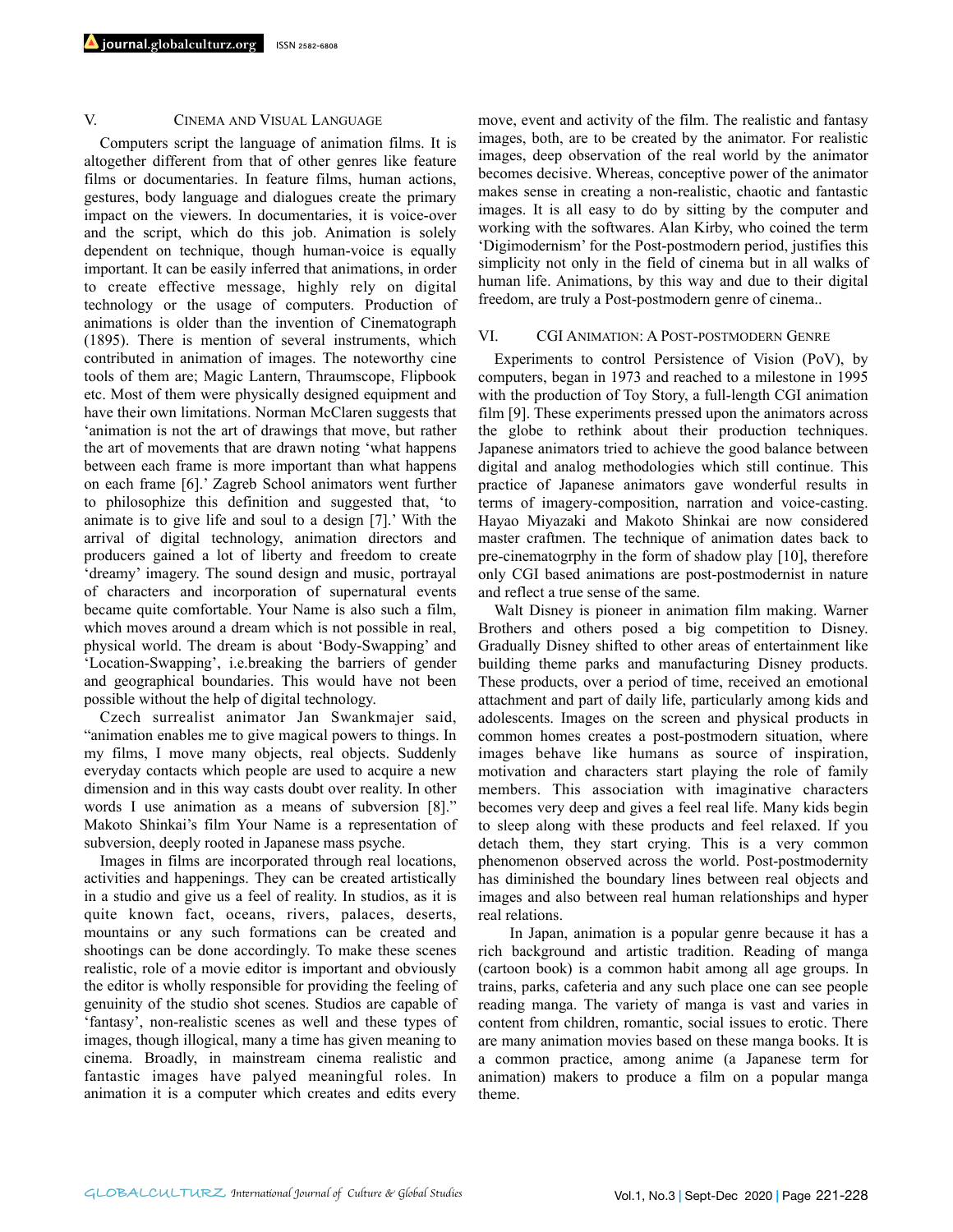In this paper three films-The Grave of Fireflies, Spirited Away and Your Name have been taken into consideration to understand the nature of Postpostmodernity reflected through the animation movies in context of Japanese culture. The Grave of Fireflies was setup in the backdrop of WWII. The breaking of family values, loneliness and helplessness of the protagonist, miseries brought by the war, destruction of modern ethos are primarily portrayed in the movie. There are sufficient details of postmodern indicators. The Grave of Fireflies can be studied and analyzed on the basis of several theories propounded by the postmodern thinkers. There is no hope or positivity. Failure of democratic institutions and weakening human relationships bring despair and lassitude in individuals' life. As Brian Duignan, reference 6, suggests, that 'humans are changing themselves and their societies for the better by using the tools provided by the science and technology [11].' He argued that 'Postmodernists deny this reason and do not believe in that future societies will be more kind, more democratic, more caring and more economically prosperous, Rather, Postmodernists blame that all scientific and technological advancements have brought huge destruction like World War II. Even reason and logic are not acceptable to them. Postmodernists find science, technology, reason and logic, inherently, oppressive, destructive and a tool of exploitation used by evil forces especially during 20th century, This has brought misery and pain to others[9].' Destruction by the A-bombs in Hiroshima and Nagasaki resonates in viewers' mind while watching The Grave of Fireflies. This film can be analyzed as a postmodern anime where the situations, ideas and ethos described above are very explicit. As propounded earlier, animation is a postpostmodern phenomenon, but an anime movie also carries a narration and a story that might not be so advanced. The Grave of Fireflies, though technically knitted in the genre of animation yet it didn't move forward with Postpostmodern socio-political and economic complexities. Therefore, this film cannot be categorized as a Postpostmodern movie.

 In case of Post-postmodernity, the relation of reality and hyper reality also matters. Almost all modern movies were interwoven around real world experiences. The Grave of Fireflies in that sense depicts the man made disaster and its impacts on our social life and family relations. The theme and craft of the movie was not able to go beyond the physical and clumsy reality, which is an essential condition for a post-postmodern genre. As Jean Baudrillard suggests, in his treatise, Simulacra and Simulations, "An effective simulation will not merely deceive one into believing in a false entity, but in fact signifies the destruction of an original reality that it has replaced." He writes: "To simulate is not simply to feign...feigning or dissimulation leaves the reality intact...whereas simulation threatens the difference between 'true' and 'false,' between 'real' and 'imaginary [12].' The Grave of Fireflies hardly raises this relation between reality and imagery. However, Hayao Miyazaki's film Spirited Away is more advanced in simulacra where super-naturality comes at the center of the craft.

 Spirited Away moves beyond the reality and incorporates several hyper real scenes. The beyond-real situations put into the movie makes it a post-modern genre. In this film, while Chihiro, the heroine of the movie and her family are changing their residence, they are trapped in a magical world. The series of events are happening there and storyline develops. The reality and truth are hidden and finally Chihiro was able to free her parents, who became pigs, from this mystic and mysterious place. Magic realism is a part of this film, which has been discussed by many postmodernist thinkers. Film critic Peter Bradshaw observed, 'Spirited Away is the result of organic, non-GM animation: everything is hand-drawn before being digitalized. Yet it has a dazzling quality that I have come to associate solely with the new generation of animators and FX stylists, a fleetness and lightness in the way it switches from the close-up on a deft little sight gag or a sweet character observation, sweeping out for a breathtaking panorama of an extraterrestrial landscape imagined with passionate detail and specificity. I can't think of a film that is so readily able to astonish and wears that ability so lightly and insouciantly[13].' The technique of production is a good mix of paperwork and digital media. Spirited Away treats reality and hyper reality in a parallel fashion.

In modern cinema one can easily distinguish between reality and screen-reality. In Post-modern films were able to push back the reality or truth behind and reel-truth became dominant. Viewers started believing the screen truth more than the physical or mundane truth. There was a great paradigm shift towards truth; it does not exist but it is always a creation. In modern movies, truth existed in the physical world and the same was mere portrayed in the films. Postmodern films reel truth became more trusted and there was hardly any difference between the physical truth and the reel truth. In post-postmodern age, screen truth completely wiped out the physical and mundane reality. This phenomenon is also termed as 'Post-truth era' in which, created reality is more dominant over the physical or so-called 'actual truth'. In Your Name the audience have trusted the created truth or reality more than anything else.

#### VII. THE IMAGERY IN YOUR NAME: A POST-POSTMODERN VIEW

Various sources of imagery are used in art forms like painting, photograph, literature and cinema. Many a time imagery can be purely imaginative but in cinema imagery based on real, physical world are more commonly used to provide authenticity to the spectacle. Animators in Japan are fond of using real locales. Itomori town of Gifu prefecture is countryside in Japan. Mitsuha Miyamizu, a young girl, daughter of the local mayor lives there unsatisfactorily. She has a dream to reside in a big city like Tokyo and also to enjoy life of a young boy, like Taki. There are swaps of body, time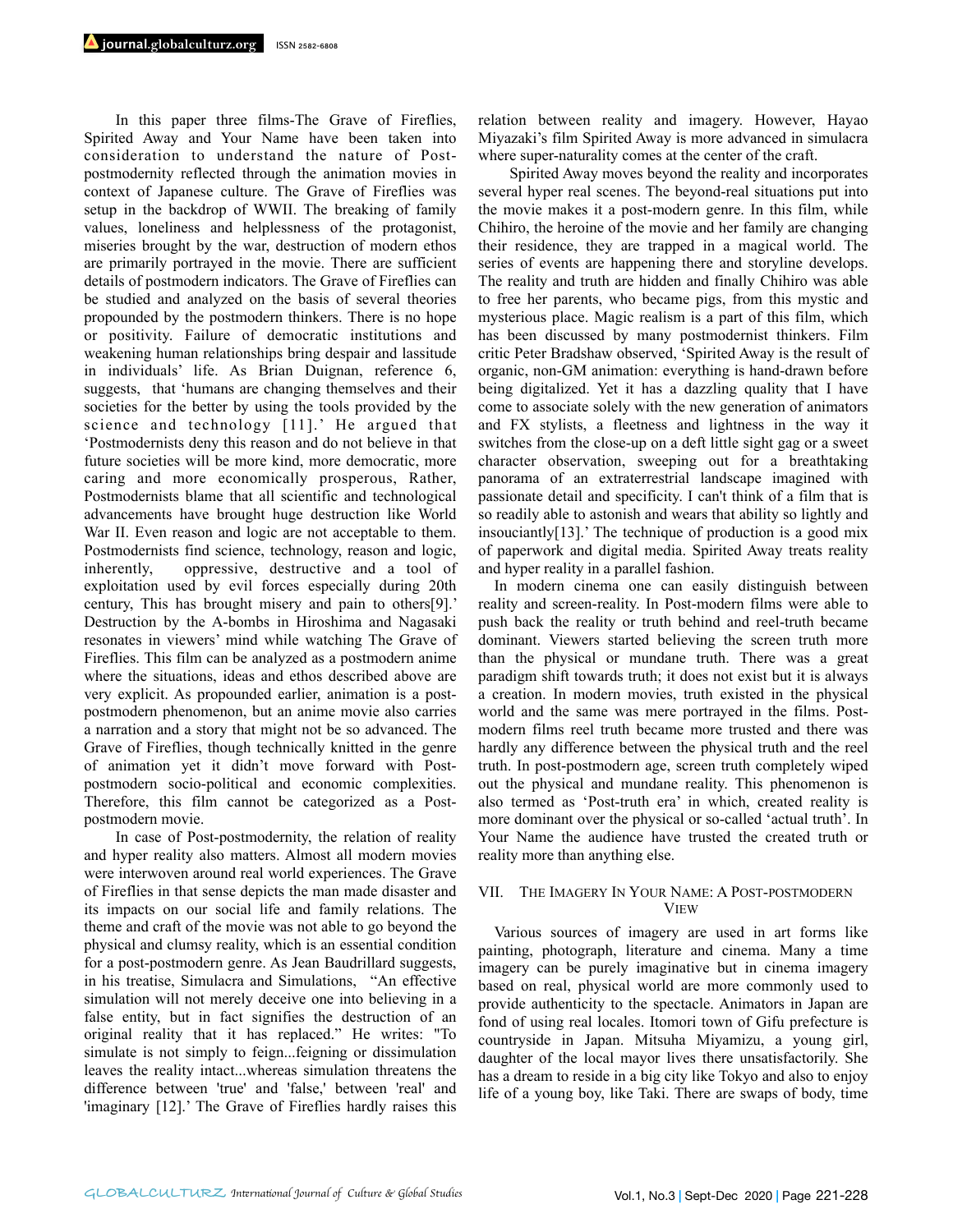and space. Mitsuha swaps body with Taki, the past becomes present and the story moves between Itomori and Tokyo. Noted film critics have praised its artwork and imagery. Reference [14] shows that, 'the artwork, the design and the color combinations are stunning. Shinkai enjoys the latest advancements of CGI technology and rotoscoping. He combines the traditional hand-drawn method with this new one. Anime models are popular among pop-geeks in Japan. They are common affair in Tokyo. Akihabara, the world-famous market for cultural products, with sizable turnover, presents a range of various items for sale. The socio-cultural landscape of Japan is full of such realities. Shinkai pays a 'rigorous attention to detail' in fine tuning the appearance, 'particularly the eyes', of their characters (also notice the fan blades turning in one scene). Natural and swift character movements, 'based on actual photographs', are also maintained throughout the film [14].' The major types of imagery are considered seven in number. A sense, action, feeling or reaction has been associated with each other. These are-(i) Auditory pertains to sounds, noises, music, or the sense of hearing; (ii) Visual relates to graphics, visual scenes, pictures, or the sense of sight; (iii) Olfactory relates to odor, scents, or the sense of smell; (iv) Gustatory relates to flavors or the sense of taste; (v) Tactile pertains to physical texture or the sense of touch; (vi) Kinesthetic imagery pertains to movements; and (vii) Organic imagery. Organic imagery is also known as subjective imagery. Experiences of a character's body, like emotions of affection, fear, joy, disgust, trust, anticipation, anger and senses of pleasure, pain, thirst and hunger, at personal level, belong to subjective imagery. Some other categories may be-nature imagery, sound imagery, textual imagery, music imagery, imagery of urban landscapes.

Alan Kirby coined a new term for Post-postmodernism as digimodernism or pseudomodernism. Cultural processes are now controlled by digital technologies. The landscape of culture has completely changed and new products are circulated and distributed in consumer market. Kirby has rightly asserted, 'the intense similarity between cinema and the computer games. He terms it a phenomenon of pseudomodern age. Earlier cine-images were taken from the 'real' world – composed, processed, lit, arranged, sound tracked, voice over-read and edited together by ingenious directors to direct the viewer's insights or emotions – are now essentially created through a computer [15].' Definitely Your Name has two such effects, which cannot be portrayed without the help of digital technologies. These are body swapping and location swapping. In fact, the overall production of the movie is highly dependent on computer and software based techniques. Reference [16] indicates that present day anime is deeply influenced by global culture but scholars agree that 'it remains an original product of the concatenation of circumstances that have created the culture of modern Japan [16].' In Western point of view, 'Japan stands alone as a country that can accurately be described as modern-or indeed postmodern despite the other nations in the region made many successes [16].' The representational studies show that images are deeply interwoven in a film to convey the messages. An example of Yakuza movies can be taken wherein ruins of Hiroshima are depicted in backdrop. Though Yakuza or mafia is different genre than Hibakusa, it clearly reflects that Yakuzas are fallout of WWII. In Your Name natural catastrophe is not just a depiction of disasters, it also portrays the idea of apocalypse, densely rooted in Japanese society. Reality comes as an impression in movies. It tries to express a total experience. To outline the reality, cine-teams work very hard as the complex-realities are not observable easily. Many a time it goes in the sub-conscious or remains in our racial memory. Film linguist Christian Metz rightly quoted, 'One of the most important of the many problems in film theory is that of the impression of reality experienced by the spectator. Films give us the feeling that we are witnessing an almost real spectacle—to a much greater extent, as Albert Laffay has noted, than does a novel, a play, or a figurative painting [17].' All this is done through an artistic compilation of live-images, which include visuals, sounds and human voices. The challenge is bigger for animation films to create an impression authentically. In documentaries, this act is the easiest one and in anime it is just reverse. Synchronization of the animated images with the impression of reality comes only after a sharp, deep and close observation by the director. Makoto Shinkai is an expert in this area. He creates the images with such perfection that they seem truthful.

 Your Name carries four basic visual imageries of Japan. The first prominent imagery is of countryside, which is serene, clear, traditionally rich, slow paced and full of nature dominated landscapes. Second, is that of magapolisskyscrapers, densely populated, buzzing, fast moving trains, buses and cars, noisy, big shopping complexes etc. The third imagery is of disaster reflecting the subconscious psyche of the Japanese society. In anime, human characters are also digitally groomed. Mitsuha and Taki have attained a symbolic value of high school goers, their emotions, dreams, fears, hesitations and dilemma. Makoto has focused on these four imageries and incorporated various others to set the plot of the film.

 Countryside Japan is low populated and many villages are having only akiyas, the abandoned houses. Though it is scenic and pollution free but many young people migrate to bigger cities in search of better life style and employment. There is less international exposure in the country areas, and this is what the youth in the countryside aspires the most. Mitsuha, the countryside girl, dreams to live in a megacity like Tokyo. By body swapping and location switching, the director gets a liberty to expose the imagery of the village, Itomori and Tokyo. Imageries of Mitsuha's reality and dream run parallel in the film. A number of locations projected in Your Name have been identified by the researchers [18], particularly of Tokyo. A few of them very obviously depict post-postmodern architectural styles. Tom Turner [19] has categorically differentiated the post-postmodern urban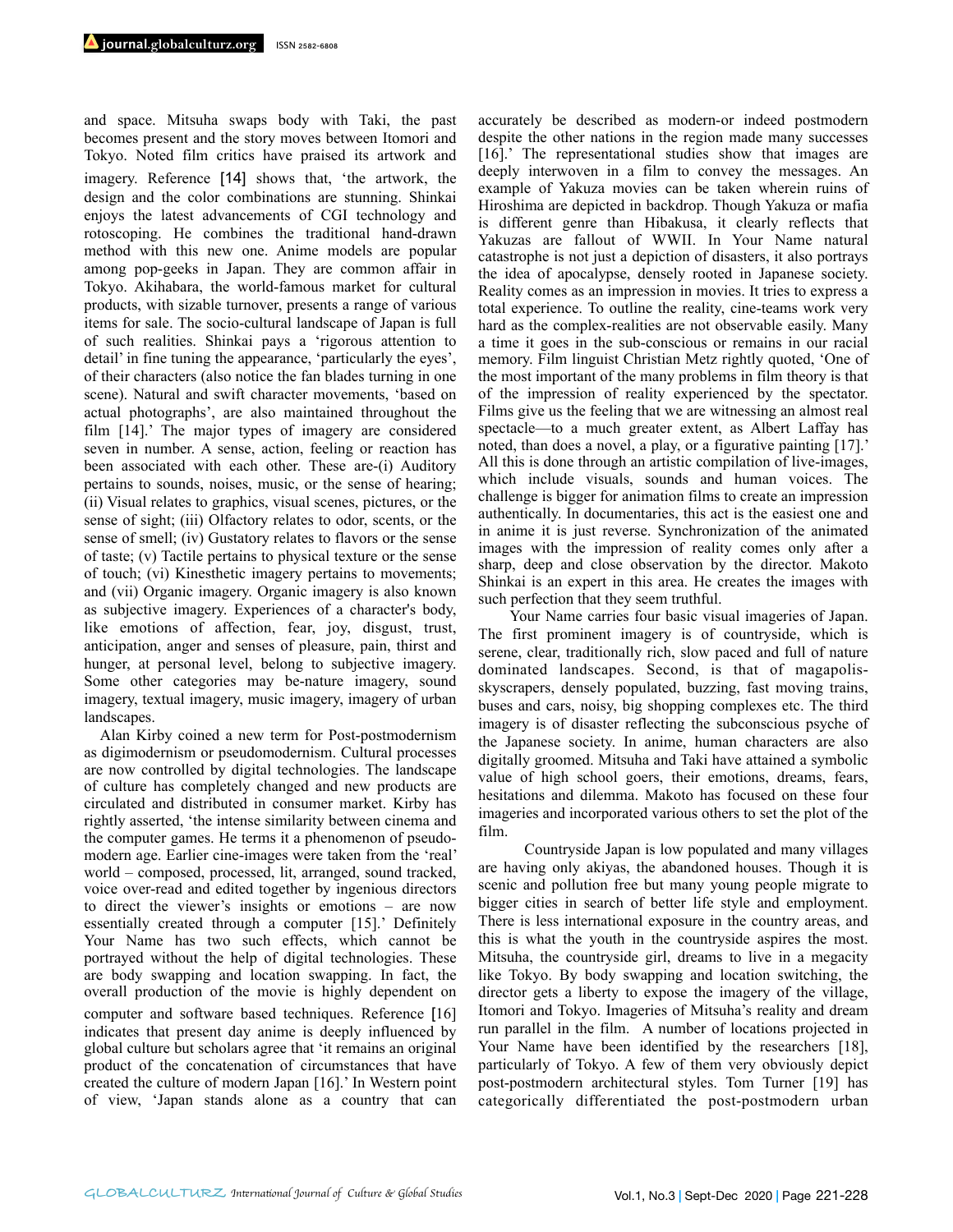landscape with that of modern and postmodern one. In Your Name, Salon de the Rond and Tokyo City View; these two sites truly represent Post-posmodernist architecture. The glass walls, interiors, tables, crockries, shape of chairs and overall ambience of cafe, Salon de the Rond in Roppongi Hills reflects a completely new style of dinning. Tokyo City View is an observatory and the structures like this building have been never seen earlier in human

diminishing. He opines that an era of non-victimary dialogue is coming up. Judging the ideas of Carl Jung and Eric Gans, which contradict to each other, it can be elucidated that victimary feelings may remain in unconcious minds. Creative forms of expression using them and begin to revive and start flowing strongly among the audiences, during the process of catharsis. Shinkai, has used the imagery of the comet hitting the Itomory town and the vast destruction caused by it, as a Fig.1 (Top 15 Grossing Anime Films) [27]



1.Your Name 2.Spirited Away 3.Howl's Moving Castle 4.Ponyo 5.Weathering with You 6.Stand by Me 7.Doraemon 8.Pokémon: The First Movie8.Princess Mononoke 9.The Secret World of Arrietty 10.The Wind Rises 11.Pokémon: The Movie 2000 12.Dragon Ball Super: Broly 13. Detective Conan: The Fist of Blue Sapphire 14. Detective Conan: Zero the Enforcer 15.One Piece: Stampede

civilization. The view of the city from the observatory is mesmerizing Taller buildings look dwarf. Roads, transports and pedestrians seem like creeping creatures. A 360 degree visibility of surroundings enhance our feelings. Shinakai has carefully chosen these two locations of Roppongi. The city landscape of Roppongi Hills and its urban planning denotes Pos-postmodern era. Sitting almost in the sky and sipping a cup of coffee is post-posmodernist phenomenon. This imagery is used in a very creative and kawaii (cute) fashion in Your Name. Interweaving the imageries of countryside (Itomori) and megapolis (Tokyo), parallelly, Shinkai has provided a powerful clue to understand Postpostmodernism.

 Change in social psyche is a continuous process. Some psycho-scientists have propounded the theory of racial memory or collective unconscious [20]. Carl Jung is one of the pioneers in the area. Disasters and idea of apocalypse is quite prevalent in Japanese society. Eric Gans, suggested, 'that we are leaving the victimary postmodern era and entering a "post-millennial" era of nonvictimary dialogue. What seems more likely is that we are leaving the acute form of the victimary for the chronic, the heroic for the banal [21].' His assertions suggest that, in 'post-millennial' society the memories of Hiroshima are catharsis process, which finally relieves the audiences from that victimary thinking, hidden in human psyche. This is another aspect of Post-postmodernity.

 The imagery of body switching, between Mitsuha and Taki, dominates the whole narrative of Your Name. Jung stated, 'Another archetype is the anima/animus. The "anima/ animus" is the mirror image of our biological sex, that is, the unconscious feminine side in males and the masculine tendencies in women. Each sex manifests attitudes and behavior of the other by virtue of centuries of living together. The psyche of a woman contains masculine aspects (the animus archetype), and the psyche of a man contains feminine aspects (the anima archetype) [22].' This archetype is physically represented in the film. There are several examples of efforts at sex changing in the real world. Shinaki blends dream and reality in most of his films including his recent release, Tenki no Ko [23]. Post-postmodernity is highly controlled and governed by technology. Efforts to change the sex or creating-manufacturing human-like robots, filled with feelings using artificial intelligence is a new phenomenon possible in Post-postmodern age. Your Name projects such possibilities through images.

 Human characteristics are portrayed in cinema through acting and animations. Japan is one of the fastest aging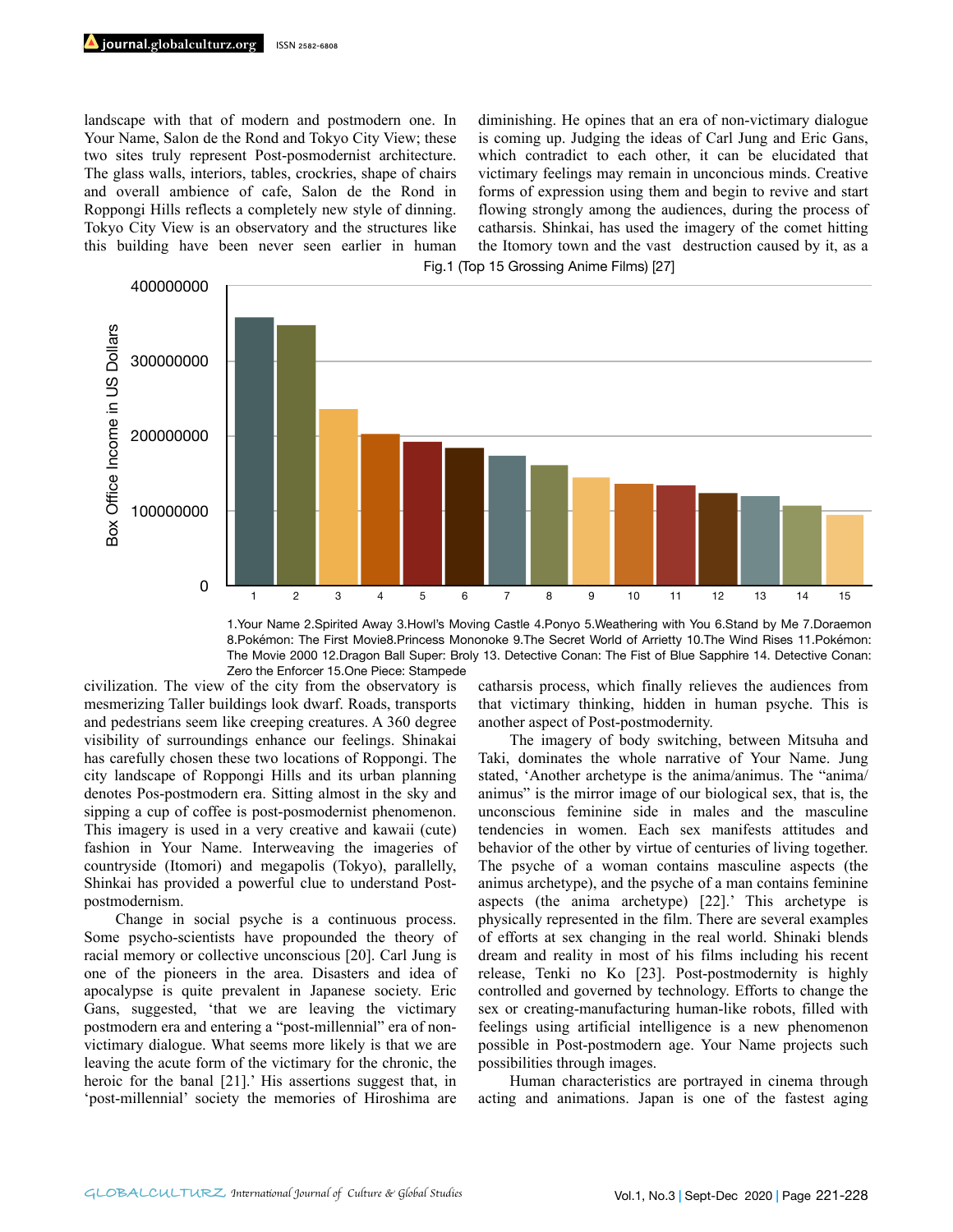society. Younger people are moving towards cities and countrysides are almost inhabited by the older generation. Mitsuha carries that dream to migrate to a big city like Tokyo. Taki is already in Tokyo. Both are quite young and have very common feelings of adolescence. Both are traveling or existing in different timelines. There is a a very tricky imagery of Red Ribbon in Your Name. 'The Red Thread of Fate, also referred to as the Red Thread of Marriage, and other variants, is an East Asian belief originating from Chinese legend. According to this myth, the gods tie an invisible red cord around the Finger of those that are destined to meet one another in a certain situation as they are "their true love[24]." The red string comes in the movie to depict its climax. "The two people connected by the red thread are destined lovers, regardless of place, time, or circumstances. This magical cord may stretch or tangle, but never break. This myth is similar to the Western concept of soulmate or a destined partner [25].' The role of Cosplay in costuming images of this film can be read as symbols of Post-postmodernity. The term 'cosplay', a mix of 'costume' and 'playing', was coined by Nobuyuki Takahashi in the year 1984 and gradually became popular across Japan and a few other Western countries [26]. Costumes completely hide body-realities and many a time

#### IX. CONCLUSION

Genres of film emerges due to change of sensibility and innovations in techniques of film production and projection. Inventions of cinematograph, editing tools, studio constructions and later CGI animations have played a significant role in shaping new genres of cinema. Toy Story (1995, Pr. Pixar Animation Studio; Rel. Walt Disney Pictures) was the first feature-length film created by CGI technique and gradually 3D animations became commonplace. Though CGI techniques began to use in animations in seventh decade of the last century. Yasujiro Ozu and Akira Kurosawa were classical and landmark film makers of their times but dominance of digital productions paved the path of new genres like Japanese anime. CGI and post-postmodernity are closely related and need separate analysis. CGI based animation can be called a Postpostmodern genre. The production of anime is not directly the depiction of human actions. Though depending upon themes and socio-cultural background of a film, cinematic images can be categorized as modern, post-modern or postpostmodern. The Grave of Fireflies, Spirited Away and most of the animation cinema prior to nineties are not truly Postpostmodernist in nature as they are confined to mundane world and portray physical realities only. Magical tactics, as depicted in Spirited Away, were present as early as premedieval period. Your Name on the other hand with usage of body and gender transformation reflects a postmodern technological advances. The dream of a girl to live like a boy and in the city of Tokyo instead of countryside, is quite a new theme and no other director thought about such things

gender too. Post-posmdernity always tries to mask the reality. In character sketching Shinkai has used this element of Postpostmodernism. Cosplay has penetrated deep in Japanese culture and became highly popular in young generation in the last two decades. Animators have incorporated this phenomenon in their film making. It can be observed in daily activities of Japanese youth, particulary in the areas of Harazuku, Akihabara, Roppongi and Shinzuku, etc. This real life reflection is very much part of Shinkai's cinema.

Your Name, the highest grossing anime film of the world [Fig.1][27] is a movie of destiny with disaster. Mitsuha and Taki, seem to exchange their notes, swap their bodies, solve each other's problems but when the switching stops, suddenly, it is revealed Mitsuha died three years ago. They were destined to be partners, very close in their feelings but very far in their fate. References [28] and [29] shows that there is gradual adoption of technology, in Japan, from Kurosawa to Miyazaki in film-making; despite easy availability of the same. Shinkai follows this tradition and Your Name came out as a masterpiece. Cinematic representation of a country and its culture in context of imagery is well established and common area of study as reference [30] underlines, post-postmodernity is just new.

before. There are various active timelines running parallel. Makoto Shinkai not only thought about it, but also successfully interwove the idea on the screen. Frame by frame, the viewers are told about the events which they take with surprise and astonishment. Social and physical realities, like natural disasters, are not completely missing, but they are vividly present in the backdrop of the film. The idea of apocalypse is quite prevalent in Japanese movies. In either Hibakusha or Yakuza movies, many a time it is used as imagery. The dominance of imagery, in Your Name, undoubtedly makes it a cinema of digital images, which is an exclusive feature of Post-postmodernism.

### ACKNOWLEDGMENT

The author is thankful to Prof. R.B. Solanki, Vice Chancellor, CRS University, Haryana (India) for giving the opportunities to interact with Mass Communication scholars and students which inspired to write this paper. This work would have not been possible without the guidance of Prof. Tomio Mizokami, Emeritus, Osaka University (Japan). My wife, Promila was the co-watcher of the movies and her discussions gave me the view-point to understand the movies. Dr. G.K.Arora, Principal, Dr. Bhimrao Ambedkar College, University of Delhi (India) also deserves sincere thanks for his kind cooperation and support. Ms Seema Sharma and Yuka Sato prepared the final copy of this research. Finally, Prof. Maria Sebastian Sebastian of Univeristy of the Balearic Islands (Spain) provided her constructive inputs to imrove the genre clarity. I am grateful to all of them.